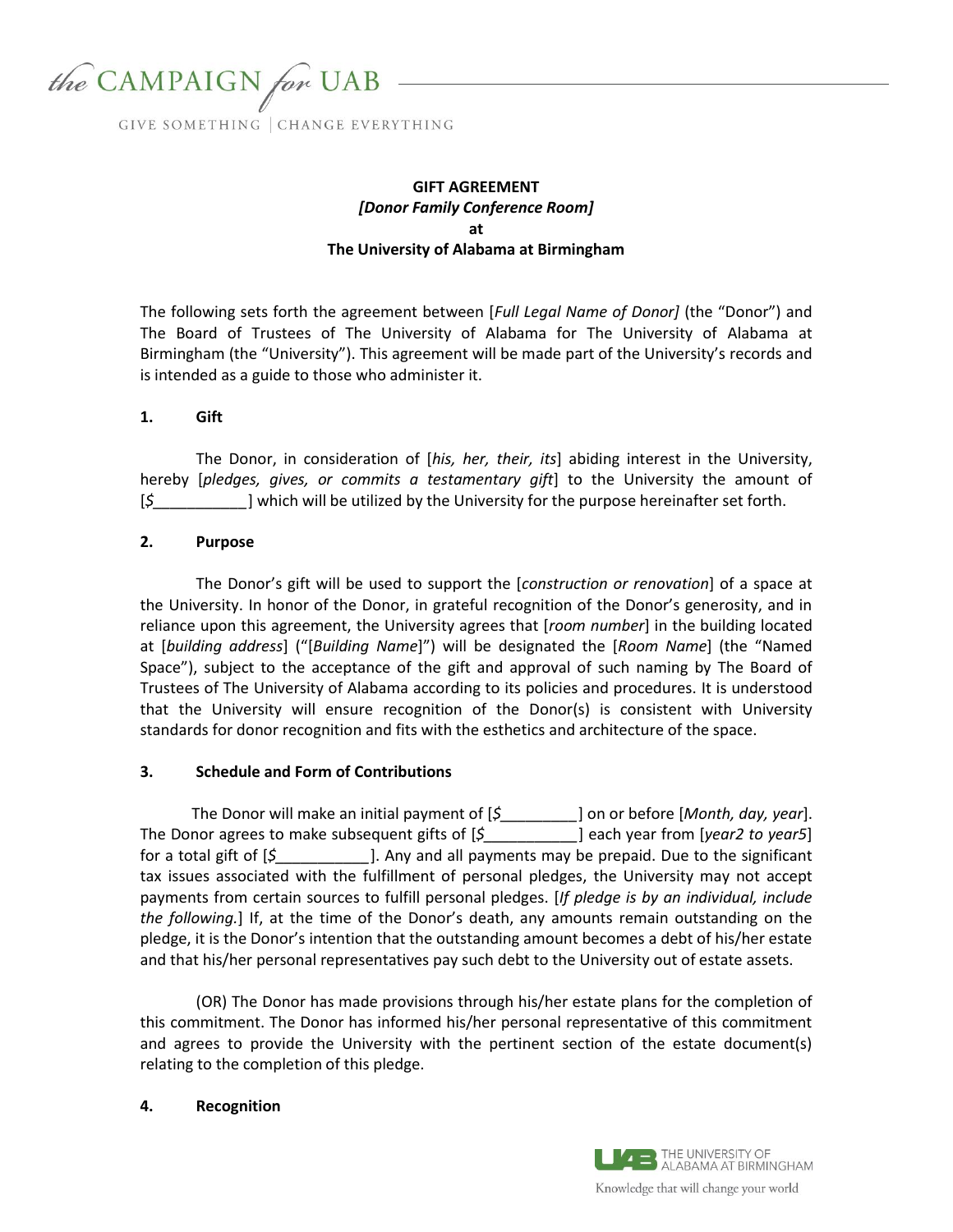

The names of donors may be publicized in relation to this project. Separate and distinct from the room naming noted in Section 2 herein, the Donor agrees to be recognized in publications and gift society listings per University standards unless otherwise noted below:

> $\Box$  I/We wish to have my/our name listed as follows (please print clearly on the line below).

> > \_\_\_\_\_\_\_\_\_\_\_\_\_\_\_\_\_\_\_\_\_\_\_\_\_\_\_\_\_\_\_\_\_\_\_\_\_\_\_\_\_\_\_\_\_\_\_\_\_\_\_\_

- $\Box$  I/We wish no publicity with respect to this gift.
- $\Box$  I/We wish for this gift to remain anonymous.

Naming rights shall exist for the useful life of *[Building Name]* and the Named Space. In the event that *[Building Name]* is demolished, destroyed, or ceases to be used by the University, or in the event that the Named Spaces are relocated or substantially renovated, the President of the University and/or the Vice President for Development and Alumni shall work with the Donor, or the Donor's designee, to determine another appropriate form of recognition for the support provided by this gift. In the event that the entire gift amount is not received by the University as agreed upon, the University may, in its sole discretion, remove the Donor's recognition and offer the Donor an alternate naming opportunity appropriate to the total amount of the Donor's gift. Visual recognition of naming rights will adhere to UAB brand standards, including exterior and interior signage, wayfinding, logos, letterhead, and all other representations of the institution's identity. Specific details regarding execution of public relations and media strategy will be handled in an addendum to the gift agreement for each gift, as appropriate.

#### **5. Contingency**

If at any time the University determines that the honoree's activities reflect negatively on the University's public image, or are in material conflict with its mission, the University will have the right to terminate naming rights.

#### **6. Tax Exempt Entity**

The University represents that it is qualified as a charitable organization under Section 501(c)(3) of the Internal Revenue Code. The University's Federal Tax Identification number is 63- 6005396.

### **7. Applicable Law**

This agreement represents the entire agreement of the parties, supersedes all prior discussions and agreements, and may not be amended except by written agreement signed by each of the parties hereto. This agreement will be governed by and construed in accordance with the laws of the State of Alabama.